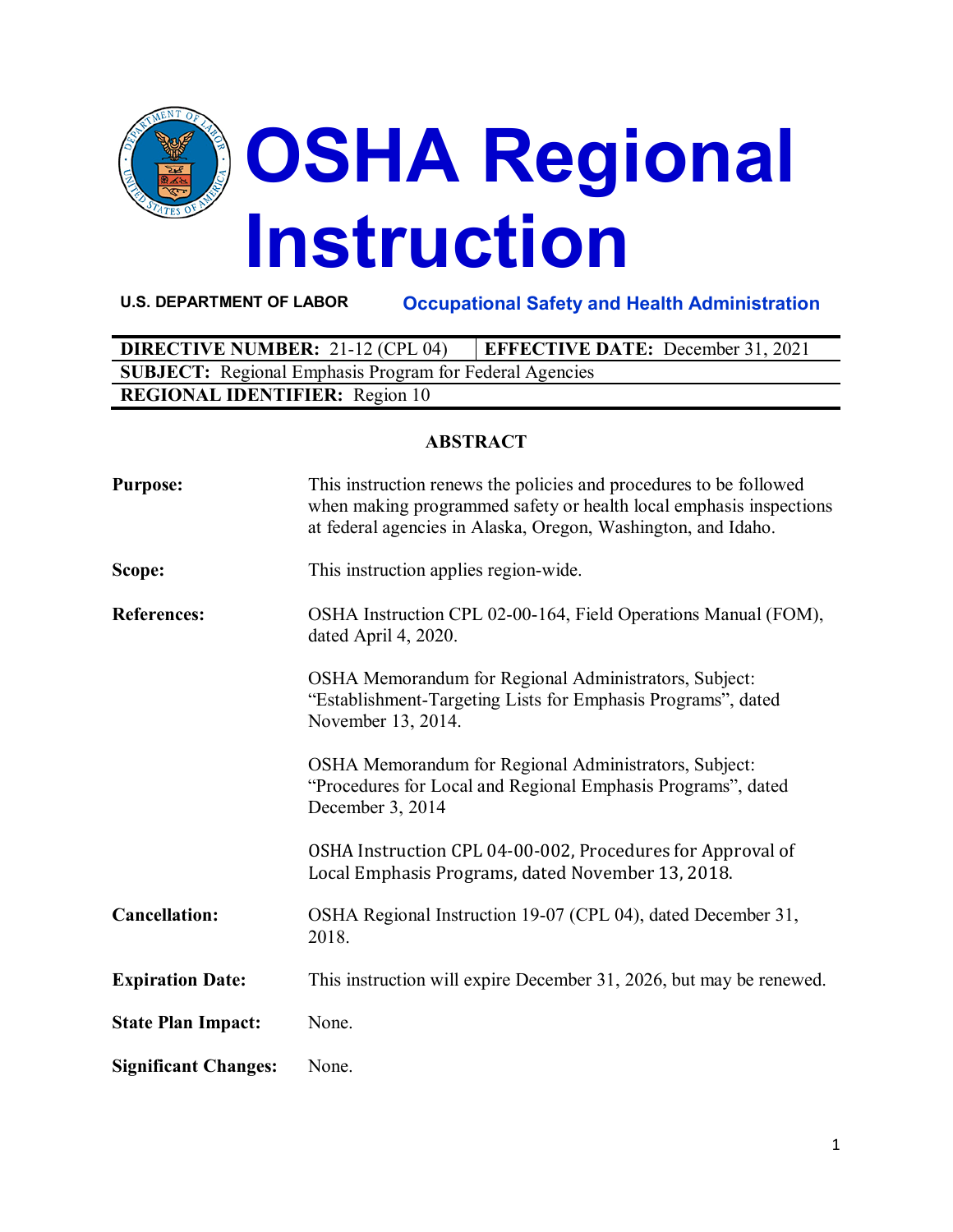| <b>Action Offices:</b>     | Anchorage, Washington, Boise, and Portland Area Offices and the<br>Office of Enforcement Programs. |
|----------------------------|----------------------------------------------------------------------------------------------------|
| <b>Originating Office:</b> | Office of Enforcement Programs                                                                     |
| <b>Contact:</b>            | Assistant Regional Administrator<br>Office of Enforcement Programs                                 |

By and Under the Authority of:

Patrick J. Kapust

Acting Regional Administrator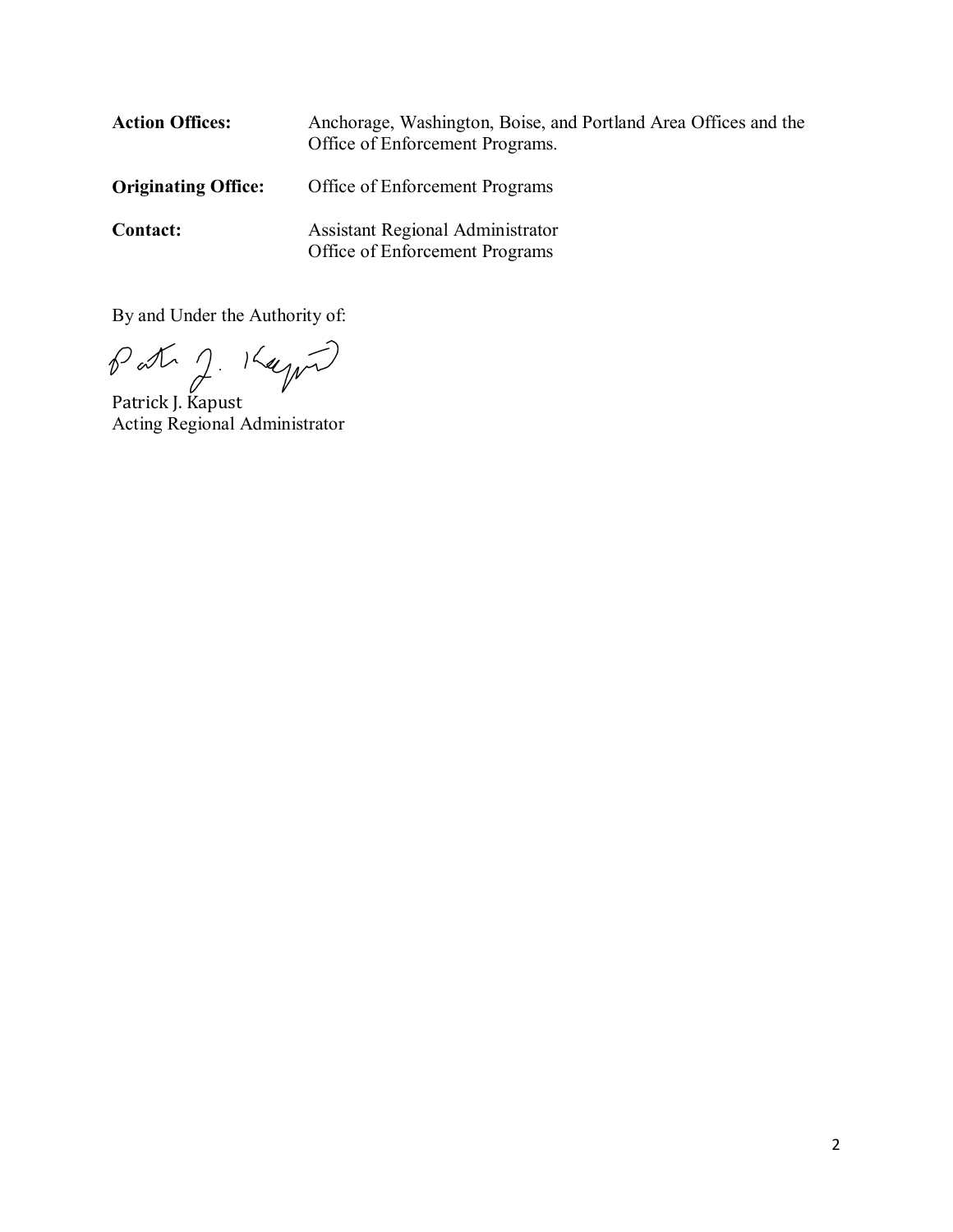# **Executive Summary**

This instruction renews the framework for a Regional emphasis program to reduce and/or eliminate hazards associated with work performed by Federal Agency employees under the enforcement jurisdiction of Region 10.

# **Table of Contents**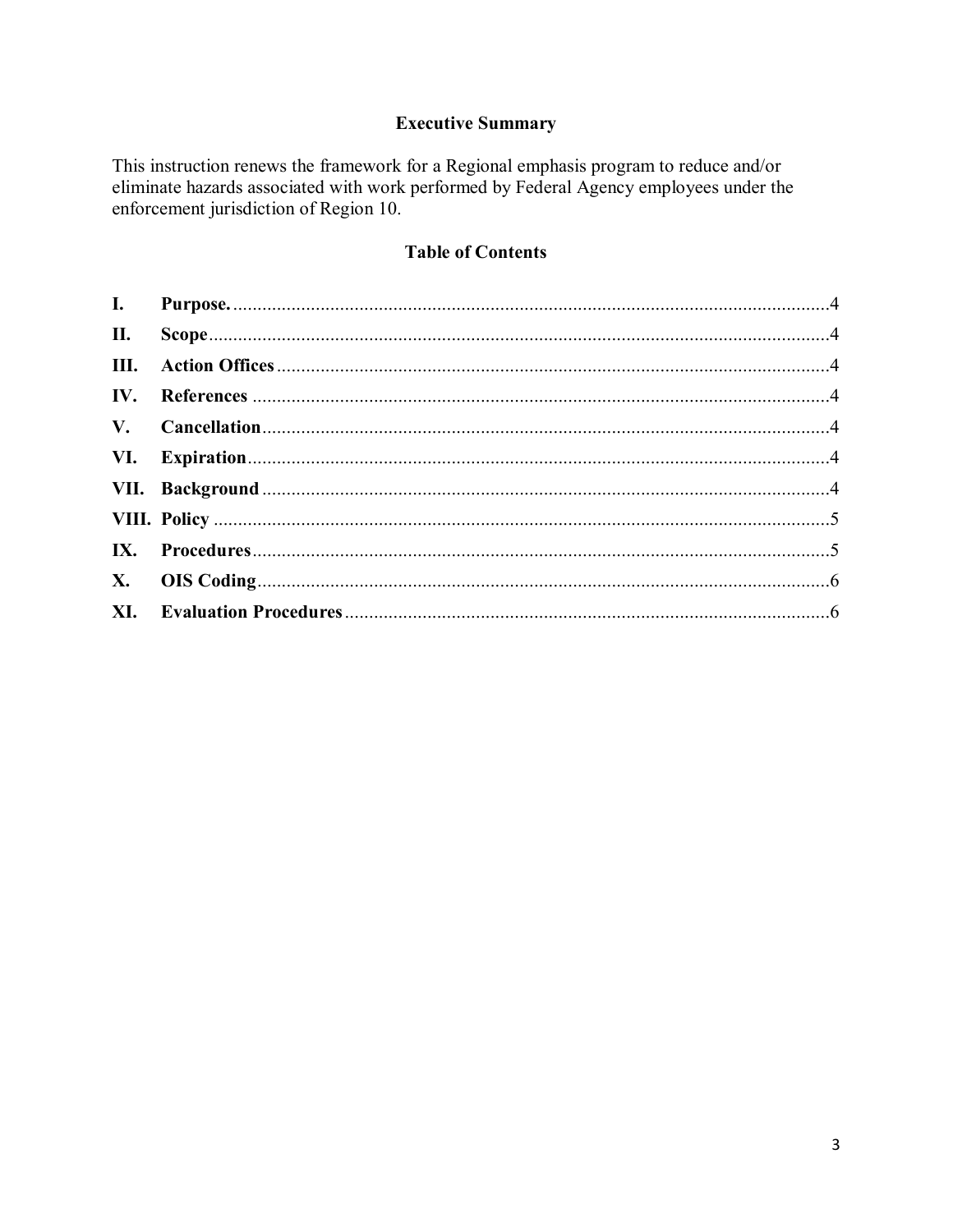## <span id="page-3-0"></span>**I. Purpose.**

This instruction renews the policies and procedures to follow when making programmed safety or health inspections at federal agencies in Alaska, Oregon, Washington, and Idaho.

## <span id="page-3-1"></span>**II. Scope.**

This instruction applies to all federal agency activities involving occupational safety and health located within the jurisdiction of the Anchorage, Portland, Washington, and Boise Area Offices.

## <span id="page-3-2"></span>**III. Action Offices.**

Anchorage, Washington, Boise, and Portland Area Offices and the Office of Enforcement Programs

## <span id="page-3-3"></span>**IV. References:**

OSHA Instruction CPL 04-00-002, Procedures for Approval of Local Emphasis Programs, dated November 13, 2018.

OSHA Instruction CPL 02-00-164, Field Operations Manual (FOM), dated April 4, 2020.

OSHA Memorandum for Regional Administrators, Subject: "Establishment-Targeting Lists for Emphasis Programs", dated November 13, 2014.

OSHA Memorandum for Regional Administrators, Subject: "Procedures for Local and Regional Emphasis Programs", dated December 3, 2014.

# <span id="page-3-4"></span>**V. Cancellation.**

OSHA Regional Instruction 19-07 (CPL 04), dated December 31, 2018.

#### <span id="page-3-5"></span>**VI. Expiration.**

This instruction will expire December 31, 2026 but may be renewed.

#### <span id="page-3-6"></span>**VII. Background.**

This REP supports the Occupational Safety and Health Administration (OSHA) Fiscal Year 2022 Agency Management Plan, Agency Theme 1, Assure Safe and Healthful Workplaces, to secure safe and health workplaces, particularly in high-risk industries, including the agency's theme to protect the most vulnerable workers in high hazard industries, by targeting industries with higher than average illness and injury rates.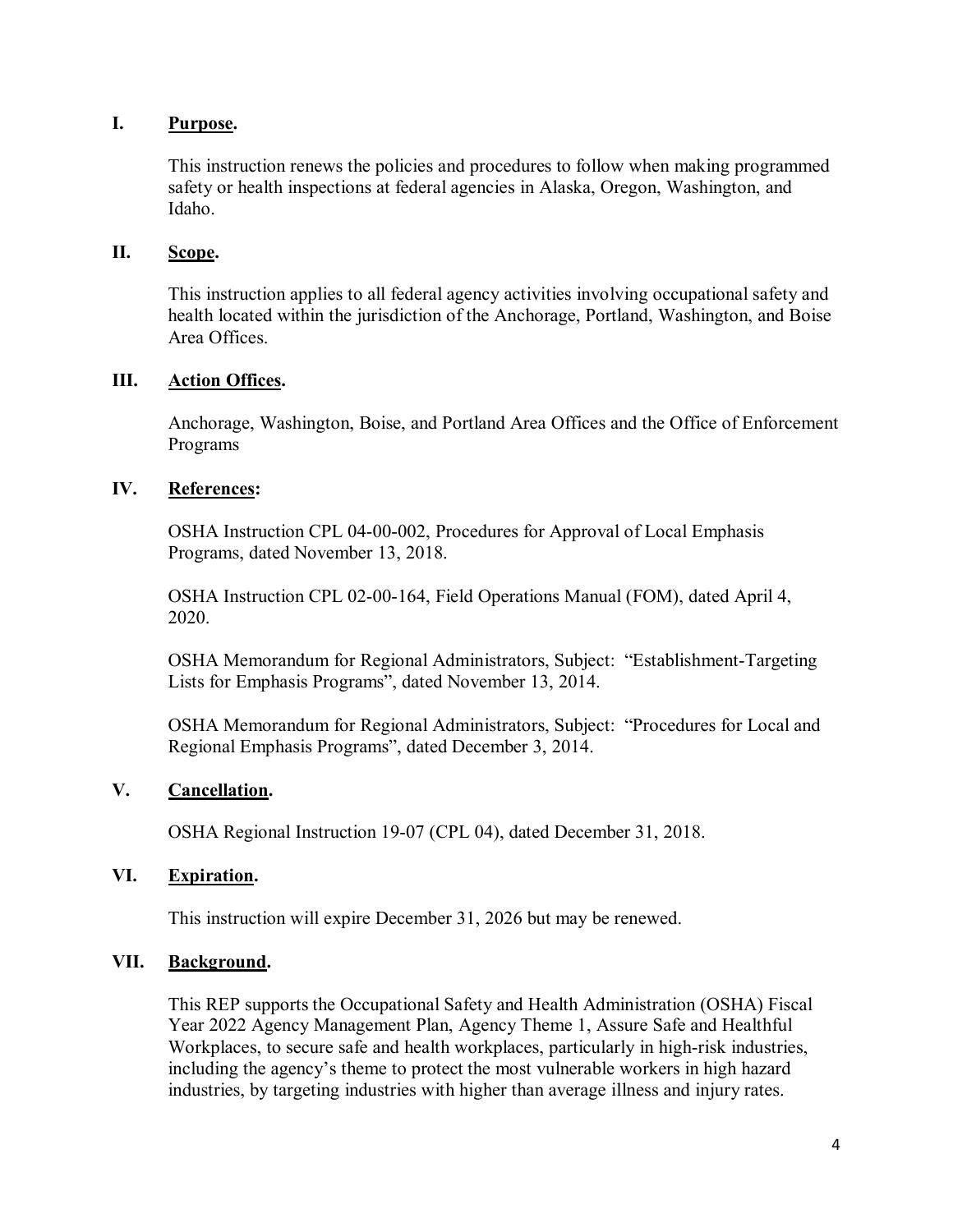This REP also supports the OSHA Fiscal Year 2022 Agency Management Plan, Strategy 2: Refine Enforcement Tools and Strategies to Target Essential Workers including federal workers.

Federal agencies are not covered directly by the OSH Act and may be inspected by OSHA only through the authorization of Executive Order 12196. By using this REP, Region 10 area offices have identified a multitude of safety and health violations while inspecting federal agency worksites. Numerous complaints have also been received alleging safety and health hazards at federal agencies. Many of the complaints result in letters being sent to the agency requesting corrective action. Experience and inspection history has found that the federal agencies are not always responsive in ensuring a safe and healthful work environment for their employees. For this reason, this Regional Emphasis Program has been developed.

Multiple serious and repeat violations were identified under this REP. During the last period that this REP was in effect (FY2018-FY2021), 310 inspections were conducted and the percentage of inspections with serious and repeat violations was 57.3% in 2019, 20.6% in 2020, and 29.7% in 2021 (as of 08/18/20).

# <span id="page-4-0"></span>**VIII. Policy.**

Area Directors shall use this instruction for inspection selection and scheduling for both safety and health inspections at federal agencies.

# <span id="page-4-1"></span>**IX. Procedures.**

The following procedures shall be followed for the scheduling and inspecting of work sites under this program:

# A. Outreach Program

This REP has been in place for several years and outreach is a continual effort through programs such as Safety Fests and meetings with local federal organizations and safety committees. The Area Offices will provide updated information to employers on topics such as the OSHA standards that apply to their operations, how to implement a safety and health program, and details about the REP. Information will be disseminated via electronic means to employers and industry representatives.

# B. Inspection Targeting and Scheduling

1. The Regional Office of Enforcement Programs shall obtain from the Office of Federal Agency Programs the most current injury and illness data submitted by federal agencies to OSHA. This data contains Total Recordable Case (TRC) rates and Days Away Restricted and Transferred (DART) rates for those agencies that submit annual injury and illness data. The lists will be forwarded to the area offices to develop their targeting lists.